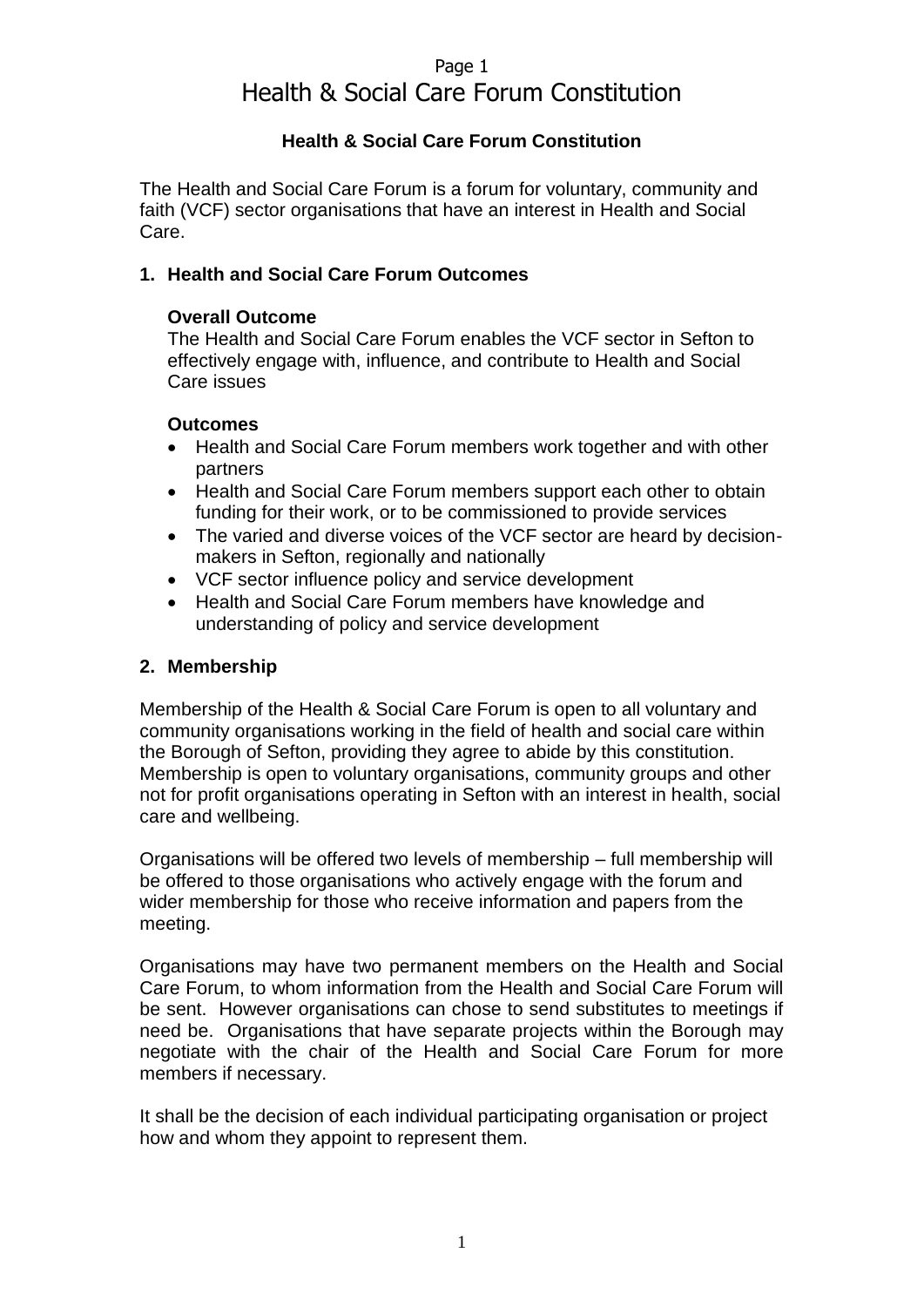## Page 2

# Health & Social Care Forum Constitution

### **3. Conduct of meetings**

Meetings will be conducted in an environment of mutual respect. Members will treat each other as partners. Each member will be given the opportunity to speak, and each contribution will be valued. Mobile phones will either be switched off or silent.

Meetings and agenda items will seek to be engaging and allow sufficient time for members to debate and discuss issues, ensuring that as many views as possible are captured during meetings.

## **4. Voting rights and quorum**

It is hoped that at Forum meetings agreement can be reached by consensus.

When consensus cannot be reached then a vote will be taken. A record of the vote shall be kept to allow accurate recording of the Forum's position and to allow individuals to register their disagreement.

In the event of a tied vote then the Chair may exercise a casting vote. Otherwise the Chair may not vote.

There shall be a quorum when at least one tenth of the existing full member organisations of the Health and Social Care Forum, are present at any general meeting. Each organisation will have one vote.

#### **5. Honorary Officers of the Forum**

The Health and Social Care Forum can select a Chair and Vice-Chair(s) from the Health and Social Care Forum membership. Alternatively, it may be deemed preferable for the Health and Social Care Forum to elect a Chair or Vice-Chair from outside the Forum membership.

The procedures for voting are detailed in section 7 below, and relate to election from either inside or outside of the Forum membership.

Sefton CVS shall provide a support officer for the Forum.

#### **6. Representatives of the Forum**

The Health and Social Care Forum elects representatives and substitutes to various decision-making bodies. There will be one substitute for each representative. At present it elects one representative and substitute to the following groups:

Sefton Partnership for Older Citizens Voluntary, Community and Faith Representatives Groups

Representatives of the Health and Social Care Forum shall agree to follow the roles and responsibilities of a representative.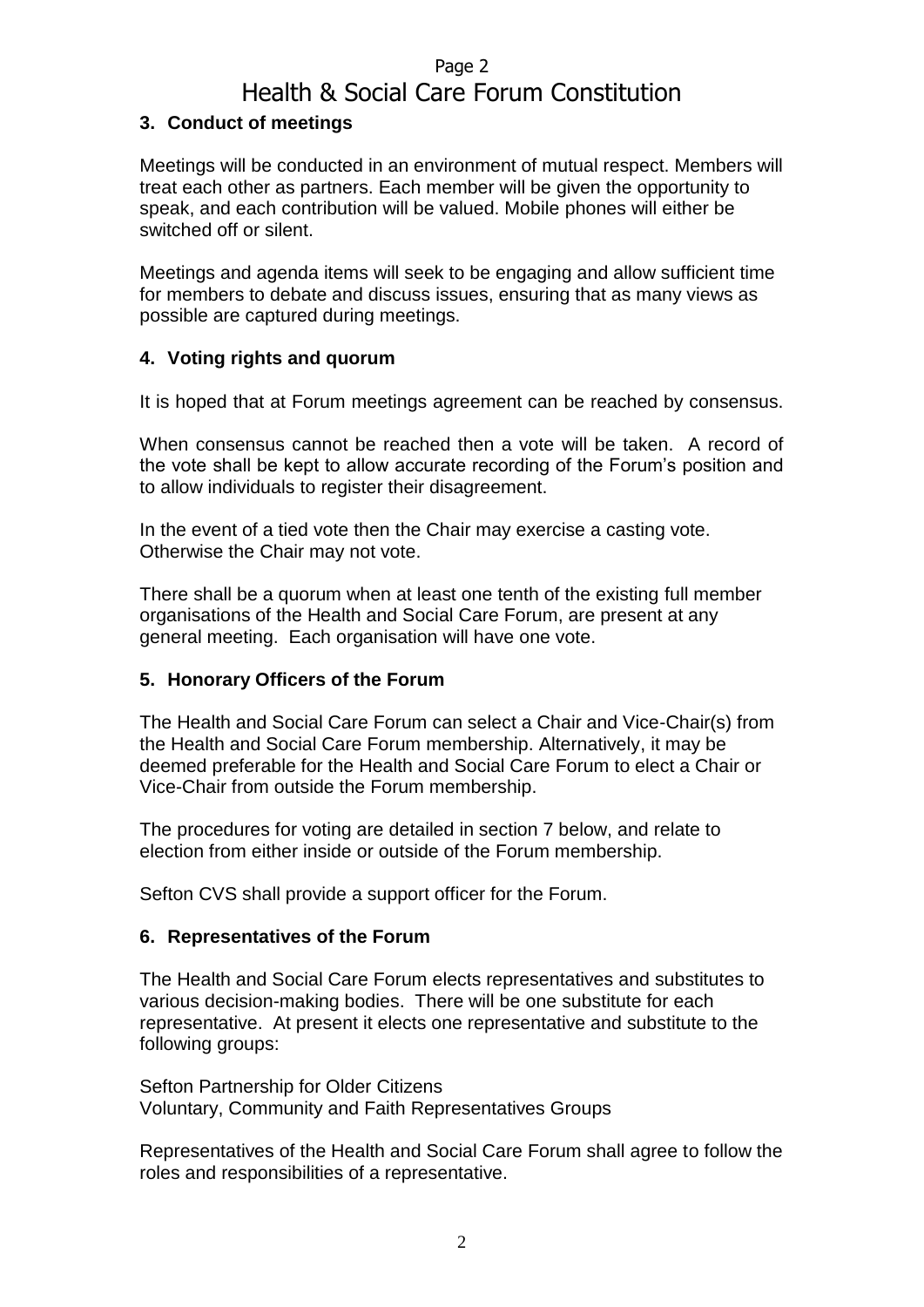# Page 3 Health & Social Care Forum Constitution

## **7. Electoral procedure**

Election to positions as Honorary Officers of the Health and Social Care Forum or Representatives of the Health and Social Care Forum will be conducted according to the following procedure:

- All elected posts will have a two-year period of tenure. However, incumbents are able to be re-elected.
- Elections will be held at the Health and Social Care Forum meeting in May or the nearest meeting to May every year. Half the honorary officer and representative posts will be elected each year.
- Expressions of interest will be invited with the papers for the meeting before the election meeting. The deadline for expressions of interest will be four weeks before the election meeting, and information about those who are up for election will be sent out with the papers for the election meeting.
- A secret ballot will be held at the May meeting or the nearest meeting to May. Each organisation will have one vote. The meeting must have a quorum of members.
- If the chair leaves the organisation that they are working for or resigns from the post of chair, the vice chair will become chair until the next election date. There will be no vice chair in this time.
- If the vice chair leaves the organisation that they are working for or resigns from the post of vice chair, the chair will appoint a temporary vice chair until the next election date
- If a representative leaves the organisation that they are working for or resigns from the post of representative, their substitute will become the representative until the next election date. If the substitute also leaves the chair will appoint a temporary representative until the next election date.
- A candidate with a majority of votes cast will be considered to be elected. If the vote is tied the chair will make the deciding vote.

#### **8. Sub-Groups and Task and Finish Groups of the Health and Social Care Forum**

A sub group or a task and finish group of the Health and Social Care Forum can be set up when a need is identified by the Health and Social Care Forum. It is expected that these groups will have a terms of reference that fits in with this constitution. A sub group should operate for as long as it is needed. A task and finish group should have a set start time and end time.

Chairs of Sub-Groups and Task and Finish Groups should report regularly to the Health and Social Care Forum on recent activity and key pieces of work. In the event they cannot attend, a Vice-Chair should attend or other deputy.

#### **Business and Work Plan**

The Chair, Vice-Chair and Chairs of sub-groups and/or Task and Finish Groups, with support from Sefton CVS, will determine the agenda and key